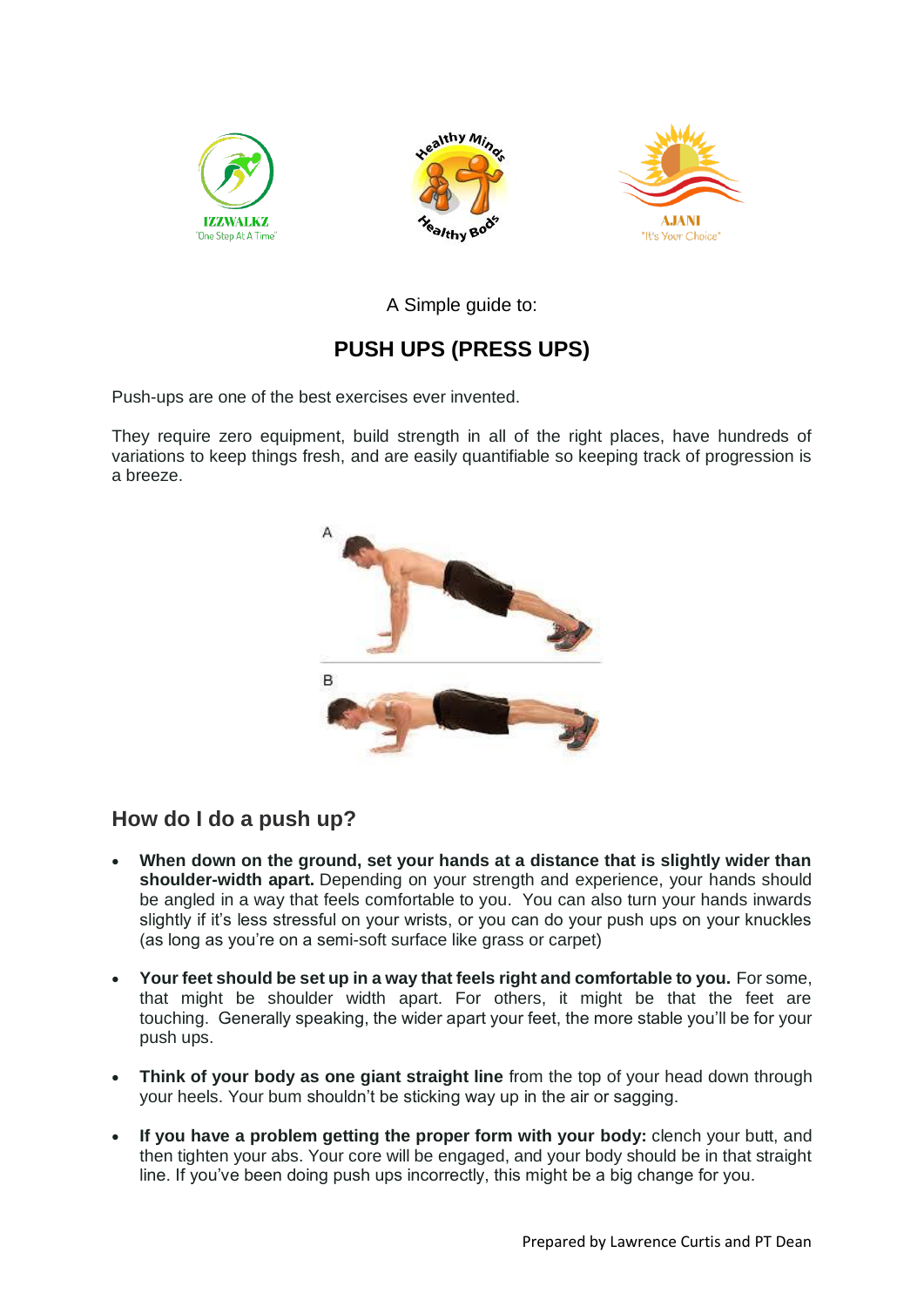- **Your head should be looking slightly ahead of you, not straight down**. We read somewhere that said "if you're doing them right, your chin should be the first part of your head to touch the floor, not your nose." Looking up helps you keep your body in line, but feel free to look down if that helps you concentrate more.
- **At the top of your push up, your arms should be straight and supporting your weight.** You're now ready to do a push up.
- **With your arms straight, butt clenched, and abs braced,** steadily lower yourself until your elbows are at a 90 degree angle or smaller. Depending on your level of experience, age, and flexibility, 90 degrees might be the lowest you're able to go.
- **Try not to let your elbows go flying way out with each repetition.** Keep them relatively close to your body, and keep note of when they start to fly out when you get tired.
- **Once your chest touches the floor (or your arms go down to a 90 degree angle)**, pause slightly and then explode back up until you're back in the same position.
- **Congratulations, you just did a proper push up.** Do as many as you can until you start to feel your form slip (even slightly); you are done for that set. Ten good push ups and 5 crappy ones are tough to quantify against eleven good push ups. If you can only do ten of something, write down your results and aim for 11 next time. Perfect form allows you to keep track of your improvements week over week.

# **What are the benefits of doing Push Ups?**

# **1. Increase Functional Strength via Full Body Activation**

As you engage in this exercise, literally every major muscle in your body is called upon to execute the movement.

Major muscle groups, such as your biceps, core muscles, triceps, anterior deltoids and lower body muscle groups are activated to support your body while stabilizing your movements.

# **2. Muscle Stretching for Health and Vitality**

One of the most underrated benefits of doing push ups is the stretch it provides to your biceps and back muscles. As you lower yourself to the floor, your back muscles are effectively stretched, and as you push yourself to the starting position your biceps obtain a full stretch. This not only improves your flexibility, which helps prevent injuries, but a well-stretched muscle feature a solid and attractive appearance.

### **3. Enhance Your Cardiovascular System**

When you simultaneously engage large muscle groups, your heart must work harder to deliver oxygen-rich blood to muscle tissue. Ultimately, this activity results in an effective cardiovascular exercise, which supports heart health and promotes the reduction of stored body fat.

### **4. Increase Whole Body Muscle Definition – HGH Promotion**

Throughout the movements of a push up, you recruit a wide array of primary and stabilizing muscles. The more muscle mass that's utilized in a strength training exercise, the greater the production and release of a specialized hormone known as HGH, or human growth hormone.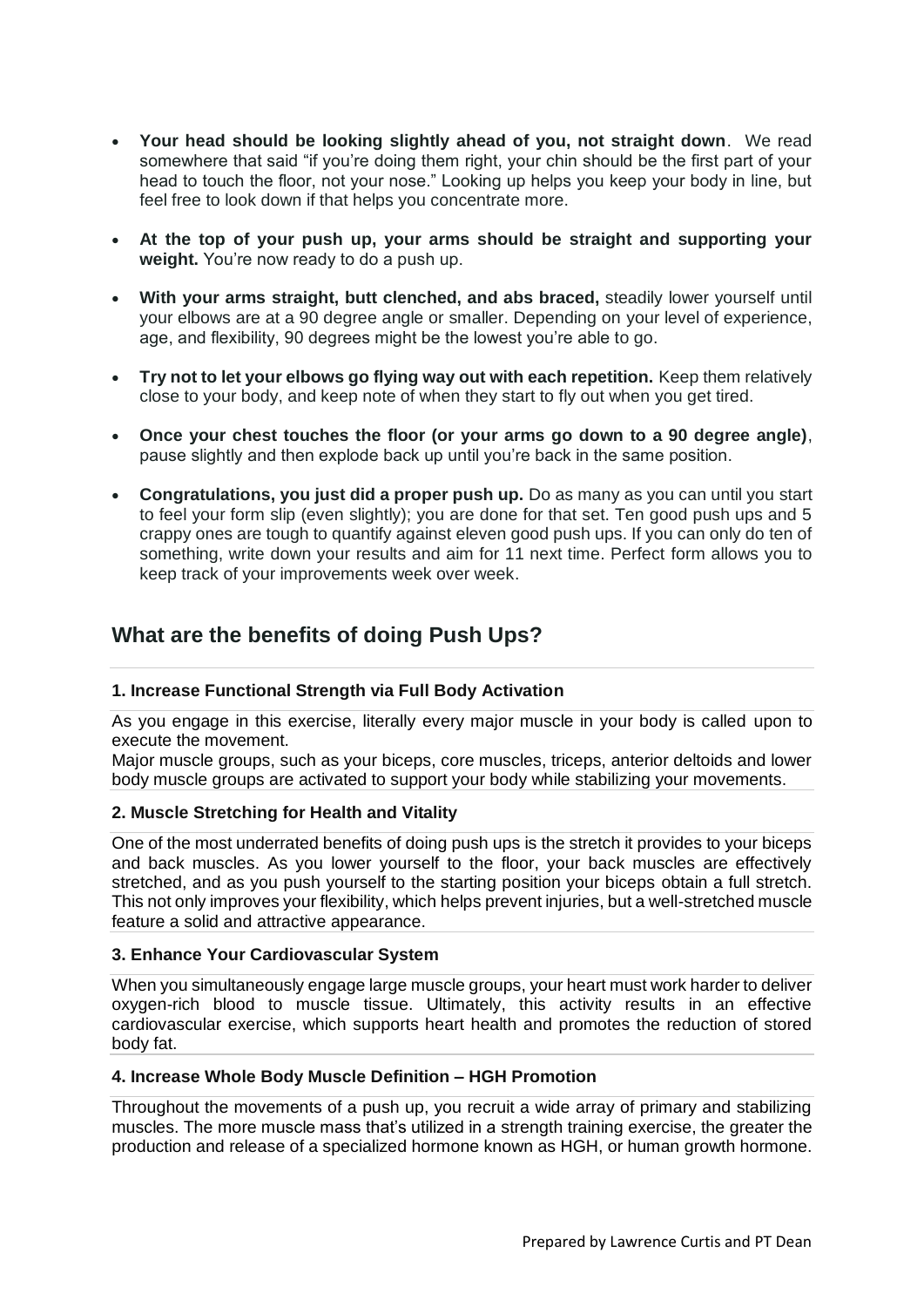As a young man or woman, your body pumped out large concentrations of this specialized hormone to support the natural growth of your entire body. However, as you age the natural release of HGH declines, which makes building muscle a challenging task for older adults. By calling upon such a wide array of muscles, the production of HGH is triggered, which ultimately results in muscle hypertrophy – or muscle growth. To maximize push up benefits, you must incorporate this exercise into your regular strength training program.

# **5. Protect Your Shoulders from Injury**

One of the most debilitating, and common, injuries for older individuals is a rotator cuff injury. While the severity of this injury is based upon a host of unique circumstances, protecting this delicate part of your body must become a priority. (The rotator cuff protects your shoulders and enables you to lift your arms above your head)

The standard push up has been found to be among the most effective ways to safeguard your shoulder joints from injury; especially in older adults. Because push ups call upon stabilizing muscles, which surround the rotator cuff joint, this area of the body is strengthened and conditioned for dynamic movements.

By supporting the strength and health of primary and secondary shoulder muscles, the likelihood of debilitating injuries significantly lowers.

# **6. Improve Your Posture**

Whether you sit at a computer all day or simply ignored the nagging recommendations from your mother or teachers, improper posture can destroy your health and comfort as you age. One of the most common reasons for a lack of proper posture is weak core muscles.

In order to properly hold your shoulders and back, your entire core must be strong enough to support its vertical positions. When push ups are properly executed, the muscles responsible for supporting posture are strengthened and fine-tuned. Moreover, as you regularly engage in push ups, your body will naturally lean toward proper posture. This is one of the most influential passive benefits of push ups.

# **7. Prevent Lower Back Injuries**

There are few injuries as debilitating as a lower back injury. This essential part of your body supports practically every movement, so if it's damaged or injured even the simplest of tasks can become excruciatingly painful. Push ups call upon your entire torso to stabilize its movements. By doing so, you strengthen this vulnerable part of the body. By developing strength in this specific portion of your body, you cultivate muscles responsible for reducing lower back pressure, which is imperative to prevent and treat low back injuries.

# **8. Save Time While Cultivating a Strong Body**

If you have five minutes you can achieve a full-body workout with push ups. Want to add variation to this swift and potent exercise movement? Delve into the many different hand and feet placements to target muscles from different angles, which supports rapid strength and size development.

# **9. No Cost for a Full Body Workout**

Although you may have a desire to join a world-class gym, they're monthly dues may not fit in your tight budget. Thankfully, you don't need an expensive gym membership – or even any equipment – to obtain an effective and thorough full body workout.

By engaging in push up exercises, you effectively fatigue major and minor muscle groups, which provide the same benefits as a traditional full body exercise performed at the gym on expensive and cumbersome equipment.